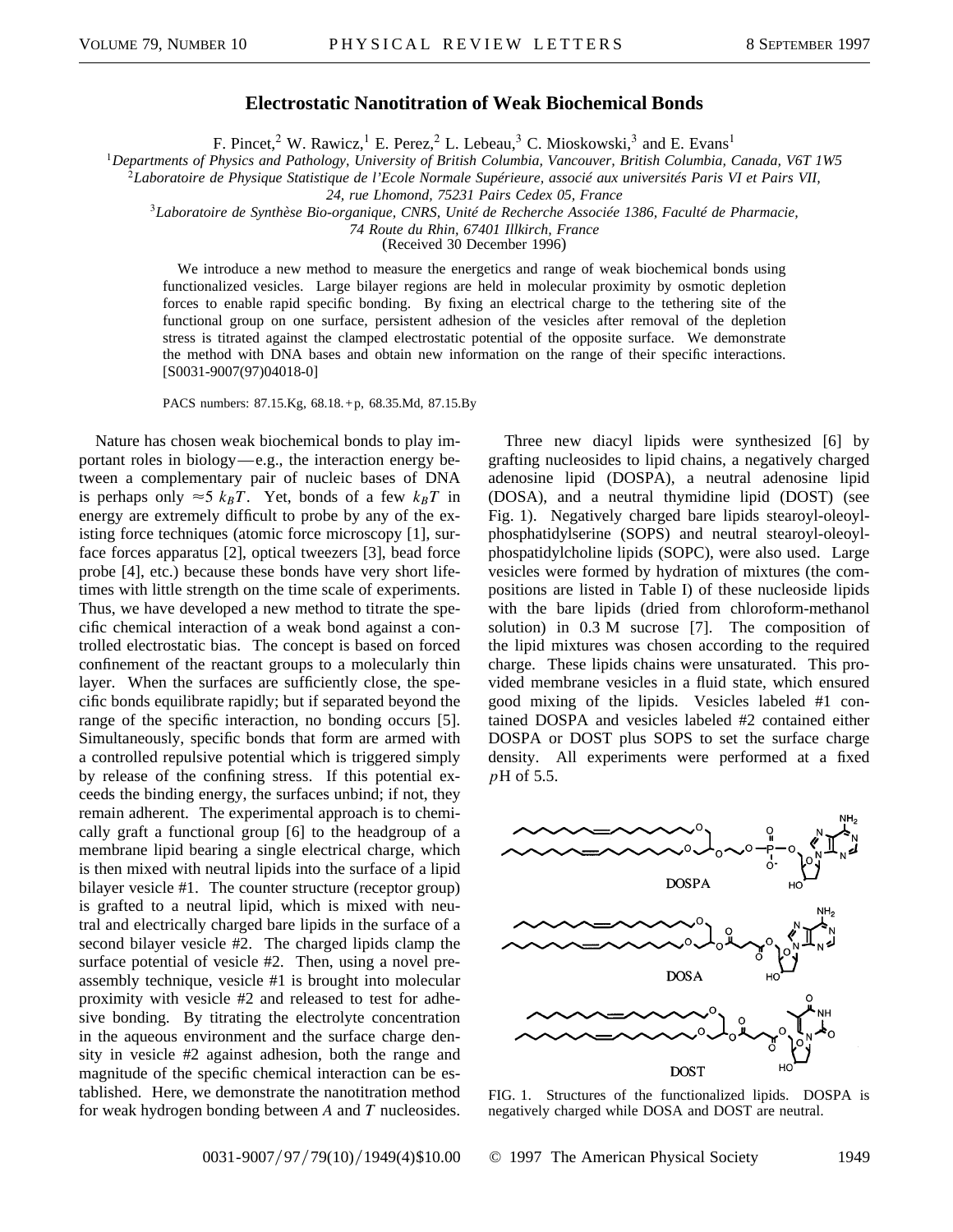Ė

TABLE I. First two columns: composition of the vesicles; third column: range of ionic strengths that brackets the crossover  $\tilde{C}^*$  from bound to unbound vesicles; the limits on binding energy  $E_b$  that correspond to the bracket of ionic strengths as calculated with Eq. (1) (using an area per lipid  $[11]$  of 0.65 nm<sup>2</sup> and a single negative charge for DOSPA and SOPS with DOST, DOSA, and SOPC uncharged).

| Vesicle #1 | Vesicle #2     | $C^*$ (mM)           | Binding energy<br>$(k_BT)$ |
|------------|----------------|----------------------|----------------------------|
| DOSPA/SOPC | DOST/SOPS/SOPC |                      |                            |
| (5:95)     | (5:5:90)       | $1 \le C^* \le 10$   | $1.83 < E_h < 3.83$        |
| DOSPA/SOPC | DOST/SOPS/SOPC |                      |                            |
| (5:95)     | (5:10:85)      | $1 \leq C^* \leq 10$ | $2.97 < E_h < 5.18$        |
| DOSPA/SOPC | DOSA/SOPS/SOPC |                      |                            |
| (5:95)     | (5:5:90)       | $5 < C^* < 50$       | $0.90 < E_h < 2.37$        |

Using micropipets, single vesicles were selected from a dilute suspension in a chamber on the microscope stage and transferred to an adjacent chamber that contained NaCl (plus glucose needed for osmotic balance) and PEG 20000 polymer. To identify vesicles in the initial suspension, the two types of vesicles were prepared with different optical densities, which could be easily discriminated in the Hoffman modulation contrast microscopy. After transfer to the polymer solution, the vesicles were maneuvered to just touch in the second chamber where a macroscopicsize contact ( $\approx$ 10  $\mu$ m<sup>2</sup>) was formed immediately, driven by the attractive depletion force (Fig. 2) [8]. Next, the adherent vesicle pair was released from the depletion stress by transfer into a third chamber that contained only NaCl (plus glucose). At this point, the only interaction left to sustain persistent adhesion of the vesicles in opposition to the electrostatic repulsion was the specific nucleoside attraction. If the internucleoside binding energy was smaller than the electrostatic double-layer energy, the vesicles separated; otherwise, they remained in contact. In accordance with Gouy-Chapman theory [9], the double-layer energy, scaled to one DOSPA molecule,  $E_{d1}$  depends on the charge density  $\rho_e$  (number of charges per nm<sup>2</sup>) and ionic strength  $c_i$  (mol/1):  $\sinh(E_{d1}/2k_BT) \approx 1.36 \frac{\rho_e}{\sqrt{c_i}}$  (1). The doublelayer energy  $E_{dl}$  was adjusted, by varying the salt concentration  $c_i$  (from 1 to 200 mM) and the SOPS density  $\rho_e$  in the #2 vesicles.

First, we titrated the nucleoside binding interaction against the ionic strength for fixed concentration of charged SOPS lipid. The ionic strength was reduced until the electrostatic repulsion was sufficient to unbind the adherent vesicles after transfer from the polymer solution. To stabilize initial contact in the polymer solution, the long-range electrostatic repulsion was overcome by a strong depletion stress in a 5% to 10%  $w/w$  concentration of PEG. As seen in Table I, the crossover between persistent adhesion and separation established bounds for the binding energy based on the discrete value of ionic strength used in the experiments. The binding energies deduced from the results in Table I for  $A/T$  and  $A/A$ interactions are in good agreement with values measured by other methods as seen in Table II.

Second, to test the range of the specific interaction, the concentration of PEG polymer was lowered until the persistent adhesion vanished, even though a stable depletion-driven contact existed before transfer from the initial PEG solution. For example, specific bonding of vesicles with 10 mol % charged SOPS lipid and 5 mol % reactant lipids (cf. second line of Table I) disappeared when the PEG concentration was reduced from 10%





FIG. 2. Video micrographs of vesicle adhesion driven by polymer depletion in a 10% solution of PEG 20000. (a) The vesicles are maneuvered into point contact by micropipets. (b) The left hand vesicle is released from its holding pipet to enable adhesion to the right hand vesicle. The adherent vesicle pair was then transferred to a polymer-free solution to test persistent bonding after removal of depletion force.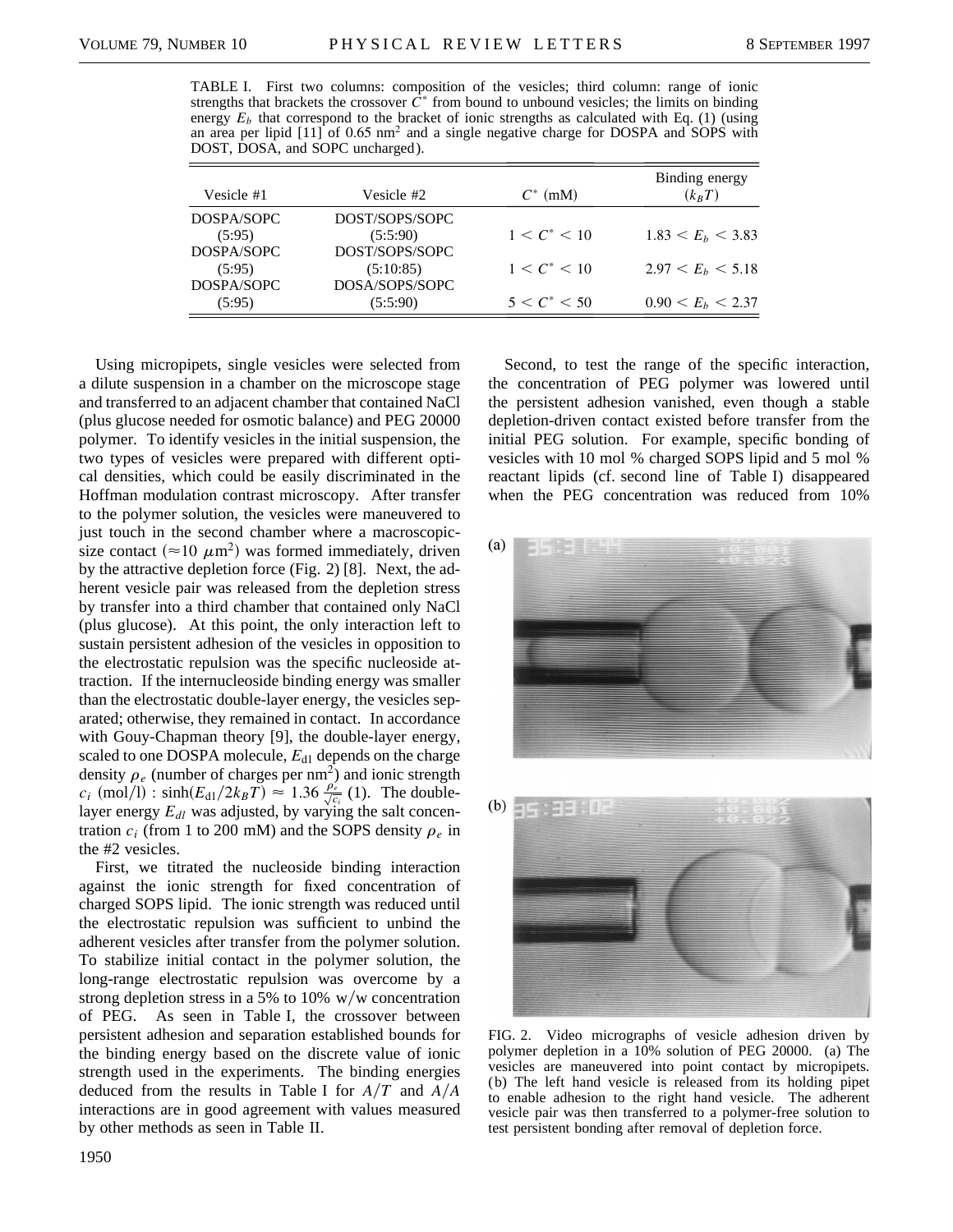TABLE II. Comparison of experimental values with published binding energies [10,11].

| Binding energy $(k_B T)$ | Experimental values          | Literature values |
|--------------------------|------------------------------|-------------------|
| A/T                      | 2.97 < E <sub>b</sub> < 3.83 | 3.5               |
| A/A                      | $0.90 \le E_h \le 2.37$      |                   |

to 5%  $(w/w)$  even in 20 mM salt. Analyzing the balance of osmotic depletion stress and electrostatic repulsion for these polymer concentrations shows that the initial separation between the surfaces increased from near molecular contact (stabilized by repulsive hydration and steric forces) in the 10% PEG solution to  $\approx$  2 nm in 5% PEG, which was the approach used to obtain a bound for the range of the specific interactions. The range of 2 nm for the  $A/T$  interaction is much smaller than the longrange attraction ( $\approx$ 38 nm) seen in SFA experiments with the functionalized lipids supported on mica substrates [10,11].

This new titration technique provides a simple approach to evaluate binding energies (from  $2-25$   $k_BT$ ) [12] and ranges of biochemical bonds under conditions most relevant for biology. In particular, the reactants are restricted to soft-flexible interfaces whose stiffness can be controlled, which provides an environment similar to bonding between semiflexible polymer chains. As such, the electrostatic and steric microenvironment around the binding sites can be preset by introducing membrane lipids with special charge and polymer moieties grafted to the headgroups. With this approach, it is possible to examine the nontrivial consequences of membrane conformational degrees of freedom and mobile-focal adhesion sites, which remain as unresolved issues between recent theoretical models [13].

This work was supported by the Medical Research Council of Canada through Grant No. MT7477, the Canadian Institute for Advanced Research Program in "Science of Soft Surfaces and Interfaces."

- [1] G. Binnig, C. F. Quate, and C. H. Gerber, Phys. Rev. Lett. **56**, 930 (1986).
- [2] J. N. Israelachvili and G. E. Adams, J. Chem. Soc. Faraday Trans. **174**, 975 (1978).
- [3] A. Ashkin, Biophys. J. **61**, 569 (1992).
- [4] E. Evans, K. Ritchie, and R. Merkel, Biophys. J. **68**, 2580 (1995).
- [5] At equilibrium, the adhesion energy between surfaces with mobile reactants (ligands and receptors tethered to lipids) is simply the surface pressure produced by the crossbridged groups confined to the contact region (i.e., energy/area  $\approx \rho_b k_B T$  where  $\rho_b =$  bound sites/area). The concentration of bound sites in the contact zone is set by the 2D equilibrium between bound and free sites [i.e.,  $\ln(\rho_b/\rho_f) \approx$  binding energy]. See Appendix of E. Evans, Biophys. J. **48**, 175 (1985); M. Dembo, Proc. R. Soc. London B **234**, 55 (1988). Rapid diffusion of the ligand/receptor groups is essential to the success of this measurement. The key question is what is the equilibration time  $(t_D \sim 4\pi R^2/D)$ ? For 10  $\mu$ m size vesicles and

fluid lipids with diffusivity of order  $D \sim 10 \ \mu \text{m}^2/\text{sec}$ , the equilibration time is of order 1 min, which is well within the waiting period at each step in the experiment.

- [6] Functionalized lipids were synthesized by coupling the unprotected nucleosides with 2-(1,3-dioleyloxy) propyl hemisuccinate using a modified DCC/DMAP method. L. Lebeau, S. Olland, P. Oudet, and C. Mioskowski, Chem. Phys. Lipid **62**, 93 (1992).
- [7] D. Needham and E. Evans, Biochem. **27**, 8261 (1988).
- [8] Depletion-driven attraction arises as a subsequence of steric repulsion of the polymer chains from nonadsorbing surfaces. When separation between the surfaces reaches the scale of the correlation length of the polymer in solution, chains are excluded from the gap and the osmotic imbalance in the solvent pulls the surfaces together [J. F. Joanny, L. Leibler, and P. G. Gennes, J. Polym. Sci. **17**, 1073 (1979)]. See E. Evans and D. Needham, Macromol. **21**, 1822 (1988); E. Evans, Macromol. **22**, 2277 (1989); E. Evans, D. Klingenberg, and F. Szoka, Langmuir **12**, 3031 (1996) for details of depletion-driven attraction between lipid bilayer vesicles and methods used in testing bilayer vesicle adhesion in concentrated solutions of nonadsorbing PEG and Dextran polymers.
- [9] R. M. Peitzsch and S. Mc Laughlin, Biochemistry **32**, 10 436 (1993).
- [10] F. Pincet, E. Perez, G. Bryant, L. Lebeau, and C. Mioskowski, Phys. Rev. Lett. **73**, 2780 (1994).
- [11] F. Pincet, E. Perez, G. Bryant, L. Lebeau, and C. Mioskowski, Mod. Phys. Lett. B **10**, 81 (1996).
- [12] To determine a sensitivity limit for the novel technique presented in our manuscript, many subtle aspects must be taken into account. The most important to consider is steric repulsion and unbinding driven by confinement of collective bending excitations as originally worked out by Helfrich [W. Helfrich, Z. Naturforsch. **33A**, 305 (1978); W. Helfrich and R.-M. Servuss, Nuovo Cimento Soc. Ital. Fis. **D3**, 137 (1984); R. Lipowsky and S. Leibler, Phys. Rev. Lett. **56**, 2541 (1986); E. Evans and V. A. Parsegian, Proc. Natl. Acad. Sci. U.S.A. **83**, 7132 (1986)]. The most restrictive estimate is based on the critical level of short-range adhesion energy  $(c_0E_b^*)$ below which the unbinding transition is expected in the absence of lateral tension [R. Lipowsky, Europhys. Lett. **7**, 255 (1988); E. Evans, Langmuir **7**, 1900 (1991)]. As shown by Lipowsky and coworkers [R. Lipowsky *et al.,* Phys. Rev. Lett. **77**, 1652 (1996), and references therein], this threshold is determined by the magnitude of the steric interaction in the range of the attraction  $l_a$ , i.e.,  $c_o E_b^* \sim 0.2 \ (k_B T)^2 / (k_c l_a^2)$ . Given the 1 nm range of attraction found here and the membrane bending stiffness for these bilayers of  $\sim$ 25  $k_BT$ , the critical level of bare adhesion energy would be on the order of  $10^{-2}$  mJ/m<sup>2</sup>, which for ligand-receptor fractions in the membrane above one mole percent  $(c_0 > 0.014 \text{ nm}^{-2})$ predicts unbinding at an energy/bond of a small fraction of